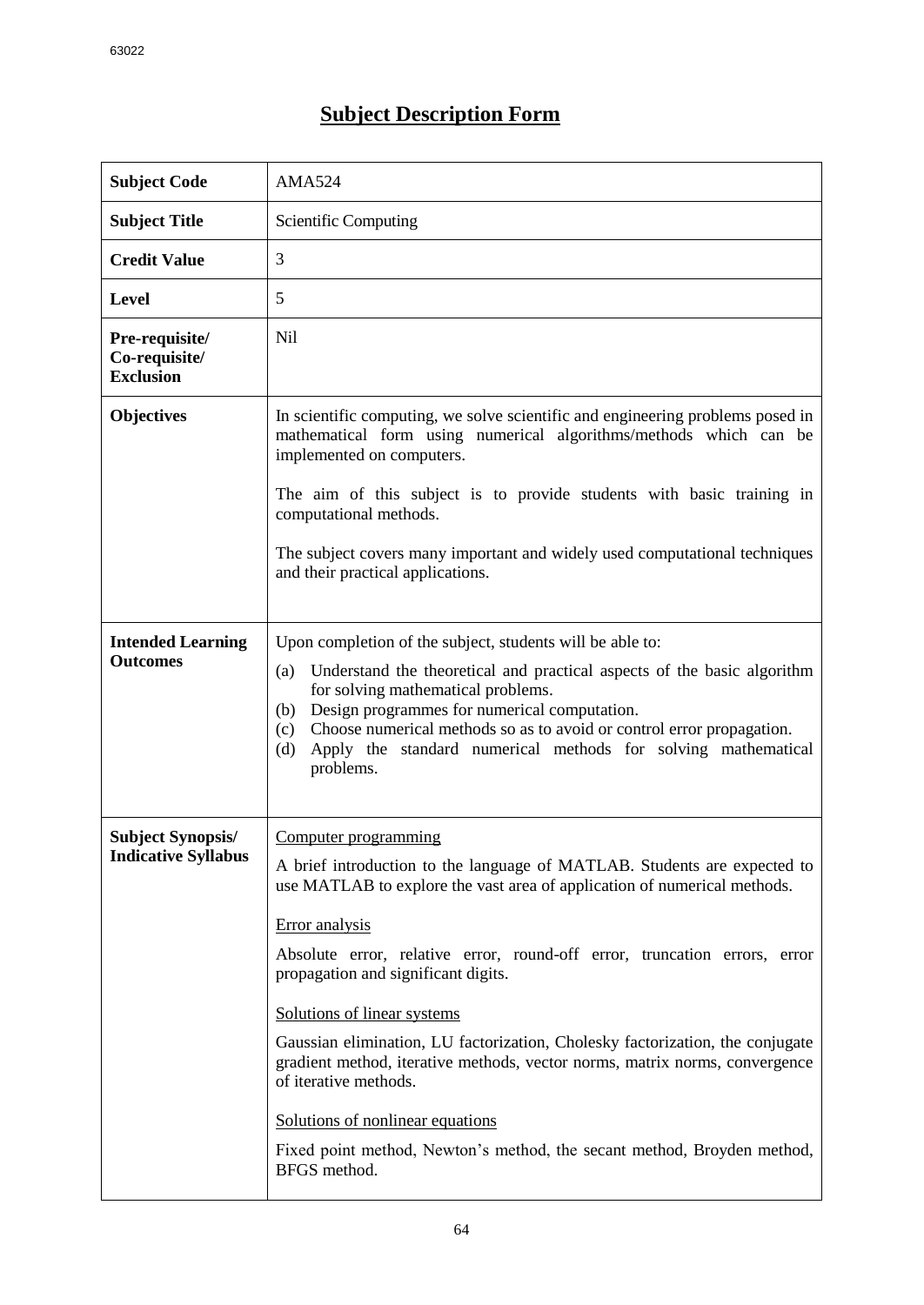|                                                                                             | Matrix eigenvalue problems                                                                                                                                                                                                                                                                                                                                                                                                                                                                             |                |              |                                                                                      |              |              |
|---------------------------------------------------------------------------------------------|--------------------------------------------------------------------------------------------------------------------------------------------------------------------------------------------------------------------------------------------------------------------------------------------------------------------------------------------------------------------------------------------------------------------------------------------------------------------------------------------------------|----------------|--------------|--------------------------------------------------------------------------------------|--------------|--------------|
|                                                                                             | Eigenvalues, eigenvectors, inclusion of eigenvalues, power<br>Householder tridiagonalization, the QR-factorization method.                                                                                                                                                                                                                                                                                                                                                                             |                |              |                                                                                      |              | method,      |
|                                                                                             | Interpolation polynomials                                                                                                                                                                                                                                                                                                                                                                                                                                                                              |                |              |                                                                                      |              |              |
|                                                                                             | Polynomial interpolation, the Lagrange and Newton formula, error formula.                                                                                                                                                                                                                                                                                                                                                                                                                              |                |              |                                                                                      |              |              |
|                                                                                             | Numerical integration                                                                                                                                                                                                                                                                                                                                                                                                                                                                                  |                |              |                                                                                      |              |              |
|                                                                                             | The rectangular rule, the trapezoidal rule, the Simpson rule and Newton-Cotes<br>rules.                                                                                                                                                                                                                                                                                                                                                                                                                |                |              |                                                                                      |              |              |
|                                                                                             | Initial value problems for ordinary differential equations                                                                                                                                                                                                                                                                                                                                                                                                                                             |                |              |                                                                                      |              |              |
|                                                                                             | Euler's method, Runge-Kutta methods.<br>Finite difference methods for differential equations<br>Two-point boundary value problems, elliptic equations, parabolic equations,<br>hyperbolic equations                                                                                                                                                                                                                                                                                                    |                |              |                                                                                      |              |              |
|                                                                                             |                                                                                                                                                                                                                                                                                                                                                                                                                                                                                                        |                |              |                                                                                      |              |              |
|                                                                                             |                                                                                                                                                                                                                                                                                                                                                                                                                                                                                                        |                |              |                                                                                      |              |              |
| <b>Teaching/Learning</b><br><b>Methodology</b>                                              | The subject will be delivered mainly through lectures and tutorials.<br>The<br>teaching and learning approach is mainly problem-solving oriented.<br>The<br>approach aims at the development of mathematical techniques and how the<br>techniques can be applied to solving problems. Students are encouraged to<br>adopt a deep study approach by employing high level cognitive strategies,<br>such as critical and evaluative thinking, relating, integrating and applying<br>theories to practice. |                |              |                                                                                      |              |              |
| <b>Assessment</b><br><b>Methods</b> in<br><b>Alignment with</b><br><b>Intended Learning</b> | Specific assessment<br>methods/tasks                                                                                                                                                                                                                                                                                                                                                                                                                                                                   | %<br>weighting |              | Intended subject learning outcomes<br>to be assessed (Please tick as<br>appropriate) |              |              |
| <b>Outcomes</b>                                                                             |                                                                                                                                                                                                                                                                                                                                                                                                                                                                                                        |                | a            | b                                                                                    | $\mathbf{C}$ | d            |
|                                                                                             | 1. Assignments                                                                                                                                                                                                                                                                                                                                                                                                                                                                                         | 20%            | $\checkmark$ | ✓                                                                                    | $\checkmark$ | $\checkmark$ |
|                                                                                             | 2. Mid-term test                                                                                                                                                                                                                                                                                                                                                                                                                                                                                       | 20%            | $\checkmark$ | ✓                                                                                    | $\checkmark$ | ✓            |
|                                                                                             | 3. Examination                                                                                                                                                                                                                                                                                                                                                                                                                                                                                         | 60%            | ✓            | ✓                                                                                    | $\checkmark$ | ✓            |
|                                                                                             | Total                                                                                                                                                                                                                                                                                                                                                                                                                                                                                                  | 100 %          |              |                                                                                      |              |              |
|                                                                                             |                                                                                                                                                                                                                                                                                                                                                                                                                                                                                                        |                |              |                                                                                      |              |              |
|                                                                                             | Continuous Assessment comprises of assignments and a mid-term test. A<br>written examination is held at the end of the semester.                                                                                                                                                                                                                                                                                                                                                                       |                |              |                                                                                      |              |              |
|                                                                                             |                                                                                                                                                                                                                                                                                                                                                                                                                                                                                                        |                |              |                                                                                      |              |              |